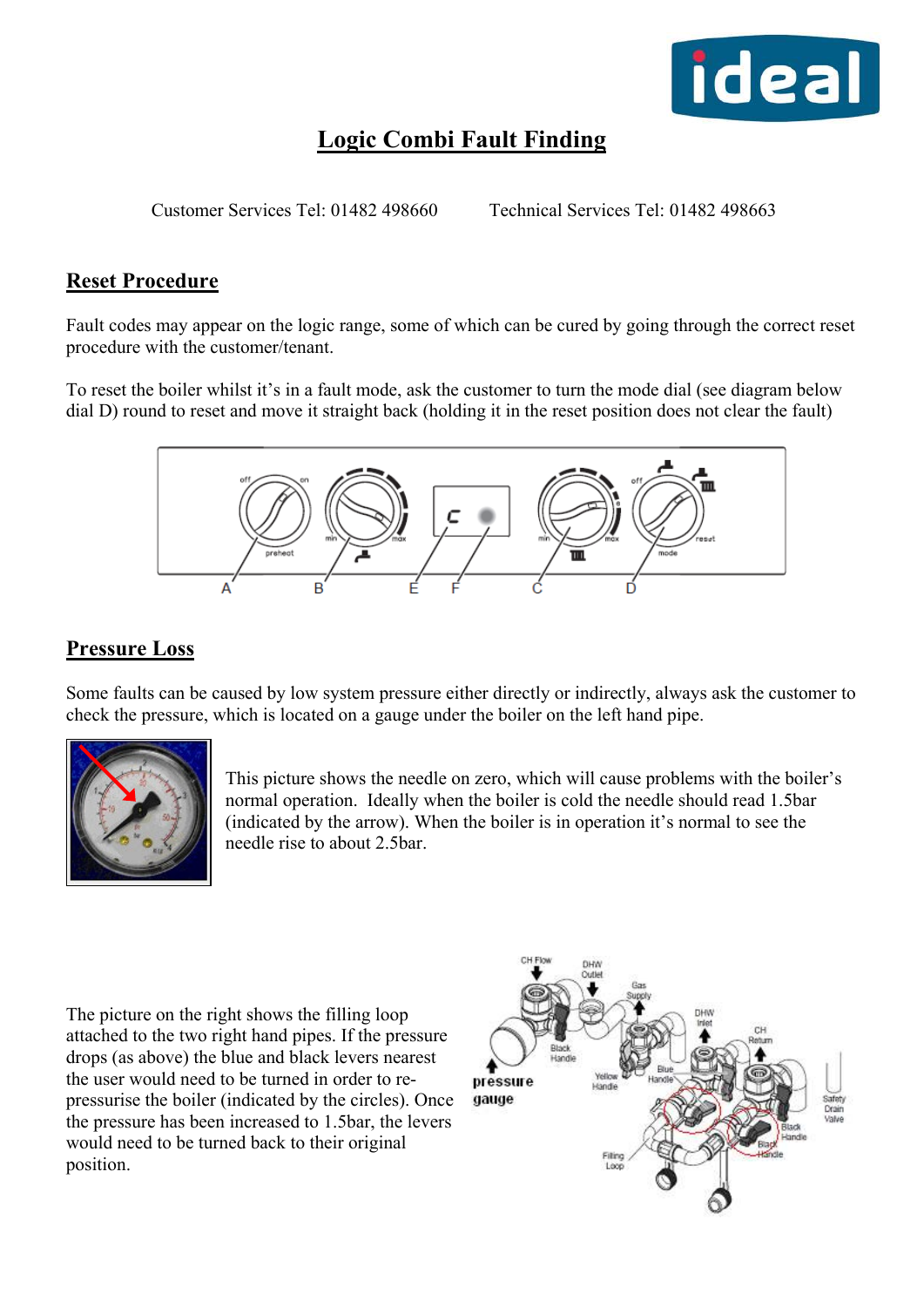## **Boiler Fault Codes**

Below is a list of all the possible fault codes which may appear on the display, what they mean and what can be done.

- **Alternating L and 1 Flow temperature overheat lockout** Firstly, ask the customer to follow the reset procedure and make sure the pressure is at 1.5bar. If this is ok, ask the customer if they are able to bleed the radiators of air (whilst the radiators are cold). If this does not cure the problem an engineers visit will be required.
- **Alternating L and 2 Ignition lockout** Ask customer to check other gas appliances, eg gas cooker (if applicable) to make sure there is gas to the property, if gas present engineer visit required.
- **Alternating L and 3 No water flow lockout** Ask customer to check isolation valves on each pipe under the boiler to make sure they are all in a vertical position. Sometimes the valves can get knocked or turned off accidentally. If possible try bleeding the radiators, if this does not help engineer visit required.
- **Alternating L and 5 5 resets within 15mins –** This fault appears when the boiler has been reset too many times within a 15 minute window – to clear the fault simply turn the boiler off via the mains isolation switch located next to the boiler; wait 10 seconds; then turn back on.
- **Alternating L and 6 False Flame Lockout** Ask customer to reset boiler and if possible check other gas appliances to make sure gas present, if all ok engineer visit required.
- **Alternating F and 1 Low water pressure –** This code indicates the pressure has dropped below 1 bar and needs refilling, if possible go through the re-pressurising procedure with the customer.
- **Alternating F and 2 Flame Loss** Ask customer to reset boiler using reset procedure and to check other gas appliances if possible. If gas present at property engineer visit required.
- **Alternating F and 3 Fan Fault** Ask customer to reset boiler, if fault persists engineer visit required.
- **Alternating F and 4 Flow Thermistor fault** Ask customer to reset boiler, if fault persists engineer visit required.
- **Alternating F and 5 Return Thermistor fault** Ask customer to reset boiler, if fault persists engineer visit required.
- **Alternating F and 6 Outside Sensor fault** This fault indicates there is a fault with the outside sensor (if fitted). Either way engineer visit would be required if unable to reset fault.
- **Alternating F and 7 Low Mains Voltage** This fault appears when there is not enough voltage getting to the boiler from the property, instead of a Gas Safe registered engineer attending, an electrician would need to be sent, as this is not a boiler fault.
- **Alternating F and 9 Printed Circuit Board Fault** If this fault will not reset then engineer visit will be required.
- **Alternating F and 0 No water Flow Thermistor fault Problem caused by lack of flow through the** boiler, this can sometimes be resolved by bleeding the radiators and resetting the boiler. If the fault remains then engineer visit will be required.
- **Alternating c and 2 Boiler Chip Card fault** No fault finding available, engineer visit required.
- **Alternating c and 0** Boiler requires a reset, follow normal reset procedure.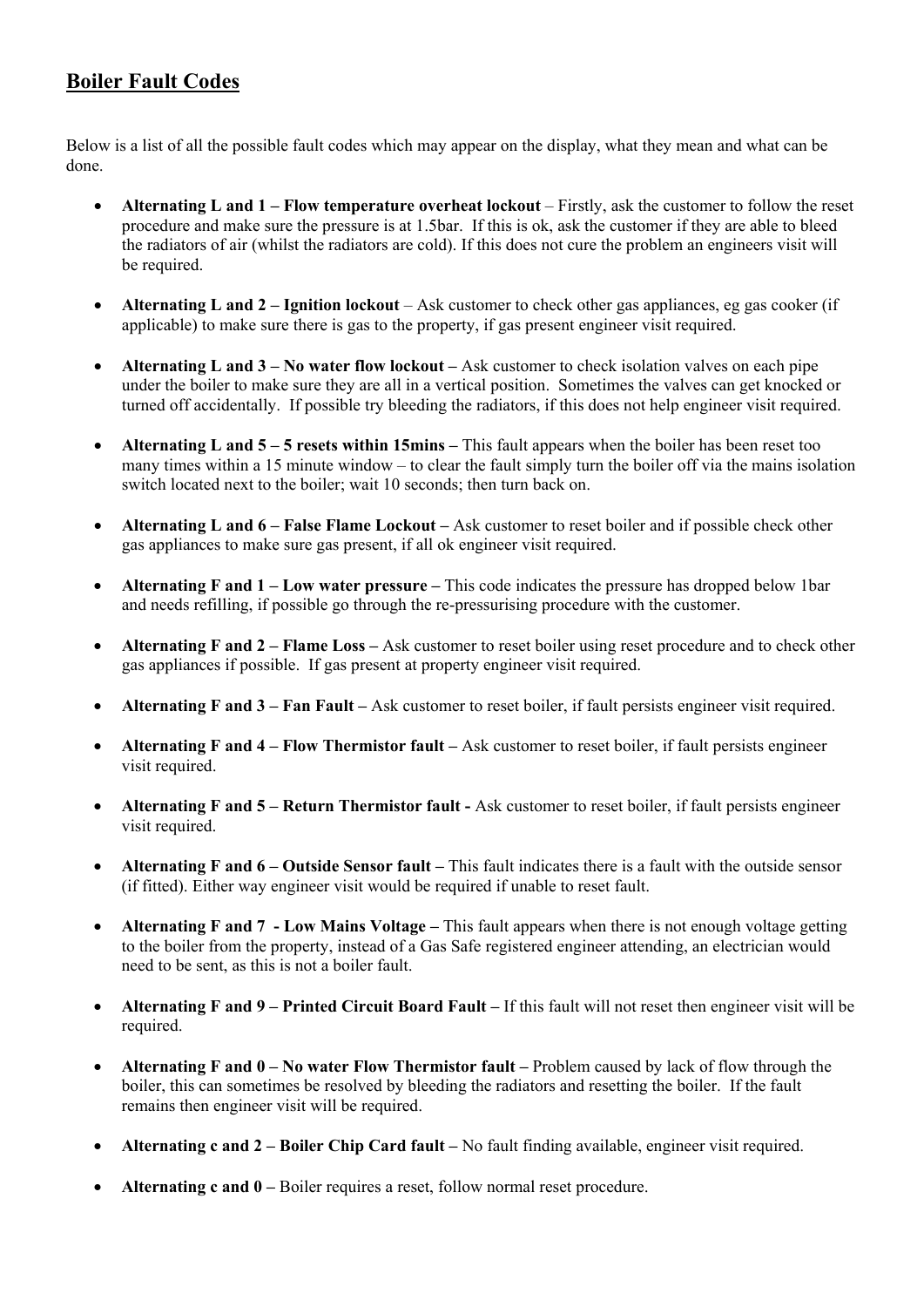## **Solving common boiler problems during winter**



During recent winters the UK has experienced prolonged spells of extremely cold weather – down to minus 20°C and below in many areas. This resulted in a significant increase in the number of calls to boiler manufacturers and heating engineers from householders with condensing (high efficiency) boilers where the condensate drainage pipe had frozen and become blocked with ice, causing the boiler to shut down. In the vast majority of cases such problems occur where the condensate drainage pipe is located externally to the building for some part of its length.

British Standards, Building Regulations and boiler manufacturers' installation instructions currently allow condensate drainage pipes to be located either internally or externally, or a combination of these. These documents give guidance on how to install the condensate drainage pipes in order to reduce the possibility of freezing. However this guidance may not be sufficient to prevent freezing in extreme conditions of the type recently experienced in the UK – with widespread and prolonged very low temperatures.

**Note 1** — This document gives guidance for householders on what to do if a boiler condensate drainage pipe has frozen – provided they feel competent to take the actions described. If you do not feel competent to follow this guidance then you should contact your regular servicing organisation or a local Gas Safe registered engineer, explain the situation and arrange for them to resolve the problem. They will also be able to advise on ways to reduce the likelihood of freezing in future. Registered gas engineers in your area can be found using the postcode search facility on the Gas Safe Register website at **[www.gassaferegister.co.uk](http://www.gassaferegister.co.uk/)**

If you have access to the internet, additional guidance may be available on the websites of boiler manufacturers or larger service companies.

There are a number of measures, detailed below, which householders can take in order to thaw a frozen condensate drainage pipe, free the blockage and re-start the boiler themselves provided they feel competent to do so (see Note 1):

## **1. Confirm that a frozen condensate drain pipe is the cause of shutdown.**

It is important to confirm that a frozen condensate drainage pipe **is** the likely cause of the problem before taking any of the remedial actions suggested below. The condensate drainage pipe is a plastic pipe (typically grey or white in colour) connected to the bottom of your boiler.

If the following circumstances apply then it is **probable** that a frozen condensate drainage pipe is the cause:

- outside temperatures have been below freezing for some time.
- the condensate drainage pipe runs through the wall and outside the property for part of its length, without any increased pipe diameter, any insulation on it, or other measures to prevent freezing. There may also be a problem if the pipe runs through an enclosed but unheated area, such as a garage or loft.
- the boiler has previously been working satisfactorily.

Shutdown due to freezing and blockage of the condensate drainage pipe will usually be indicated by a "fault code" on the boiler's digital display, although this may not specifically indicate freezing as the fault. Indication may also be given by some other alarm such as a flashing light, or by a symptom such as "gurgling" noises coming from the boiler.

Please use the table below to identify if your boiler is showing a faultcode that may indicate a frozen condensate pipe:

**Note 2** — please refer to the boiler manual for guidance on fault codes/alarms and their meaning. The boiler manufacturer or the servicing company you use may also have a helpline or website giving guidance on this.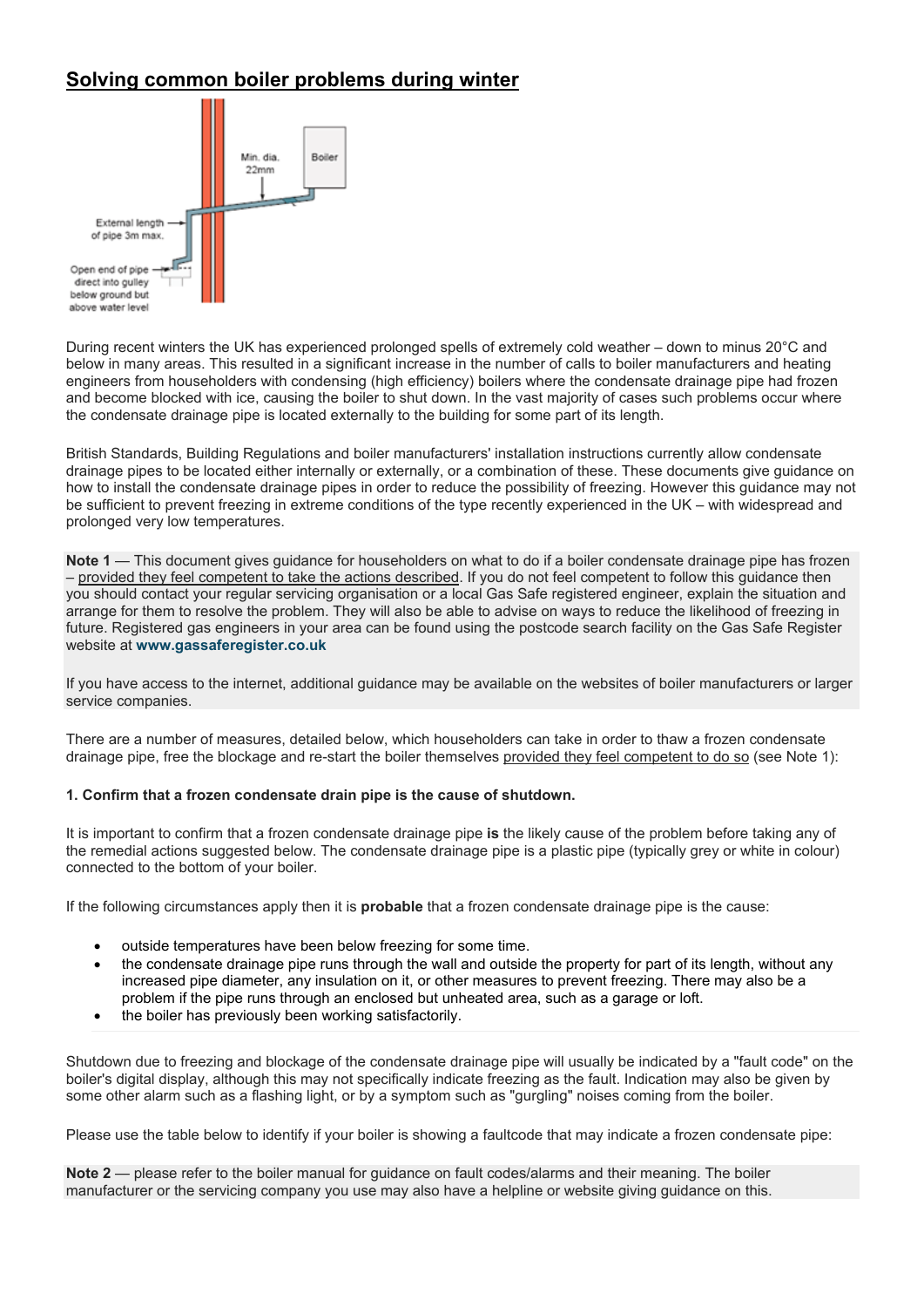### **2. Locate the blockage.**

It is likely that the pipe is frozen at the most exposed point external to the building or where there is some obstruction to flow. This could be at the open end of the pipe, at a bend or elbow, or where there is a dip in the pipe in which condensate can collect. The location of the blockage should be identified as closely as possible before taking further action.

#### **3. Thaw the frozen pipe.**

The pipe can be thawed by applying a hot water bottle, a microwaveable heating pack (the sort used for muscular aches and pains) or cloths soaked in warm water to the exterior of the pipe, close to the likely point of blockage. Warm water can also be poured onto the pipe from a watering can or similar container. **Do not use boiling water.** 



**Note 3** — You should not attempt to thaw a condensate drain pipe if you cannot easily reach it from ground level. Be aware that any water used can quickly freeze if it falls onto pathways – causing a possible slip hazard.

#### **4. Reset/re-start the boiler.**

Once the blockage has been thawed and cleared, consult the boiler operating instructions or check the manufacturer's website for guidance on any action needed to "reset" the fault code/alarm and re-start the boiler.

In most cases, once the condensate drain pipe is cleared and a reset has been carried out, the boiler will re-ignite using an automatic operating sequence.

If this reset/restart does not succeed you should call in a competent engineer to assess the situation and take further action if required. Registered gas engineers in your area can be found using the postcode search facility on the Gas Safe Register website at **[www.gassaferegister.co.uk](http://www.gassaferegister.co.uk/)**

#### **5. Temporary remedial actions:**

If the pipe is successfully thawed and the boiler can be re-started then the following temporary remedial actions may help prevent re-freezing if the severe weather continues.

**(a)** If the external pipe is not insulated as recommended, you should try to rectify this by attaching suitable water-proof and weather-proof insulation over the outside of the pipe to prevent re-freezing. "Class O" pipe insulation is suitable for external use and should be available from DIY outlets and plumbing/heating suppliers.

**(b)** During the cold spell it may help to temporarily run the heating system with the boiler thermostat (as distinct from the room thermostat) set to maximum. Turn back to the normal setting used once the cold spell is over.

**(c)** It may also help to temporarily set the central heating timer/programmer to "continuous" (24hr) mode, setting the room thermostat overnight to around 15°C. Again, return to the normal settings once the cold spell is over.